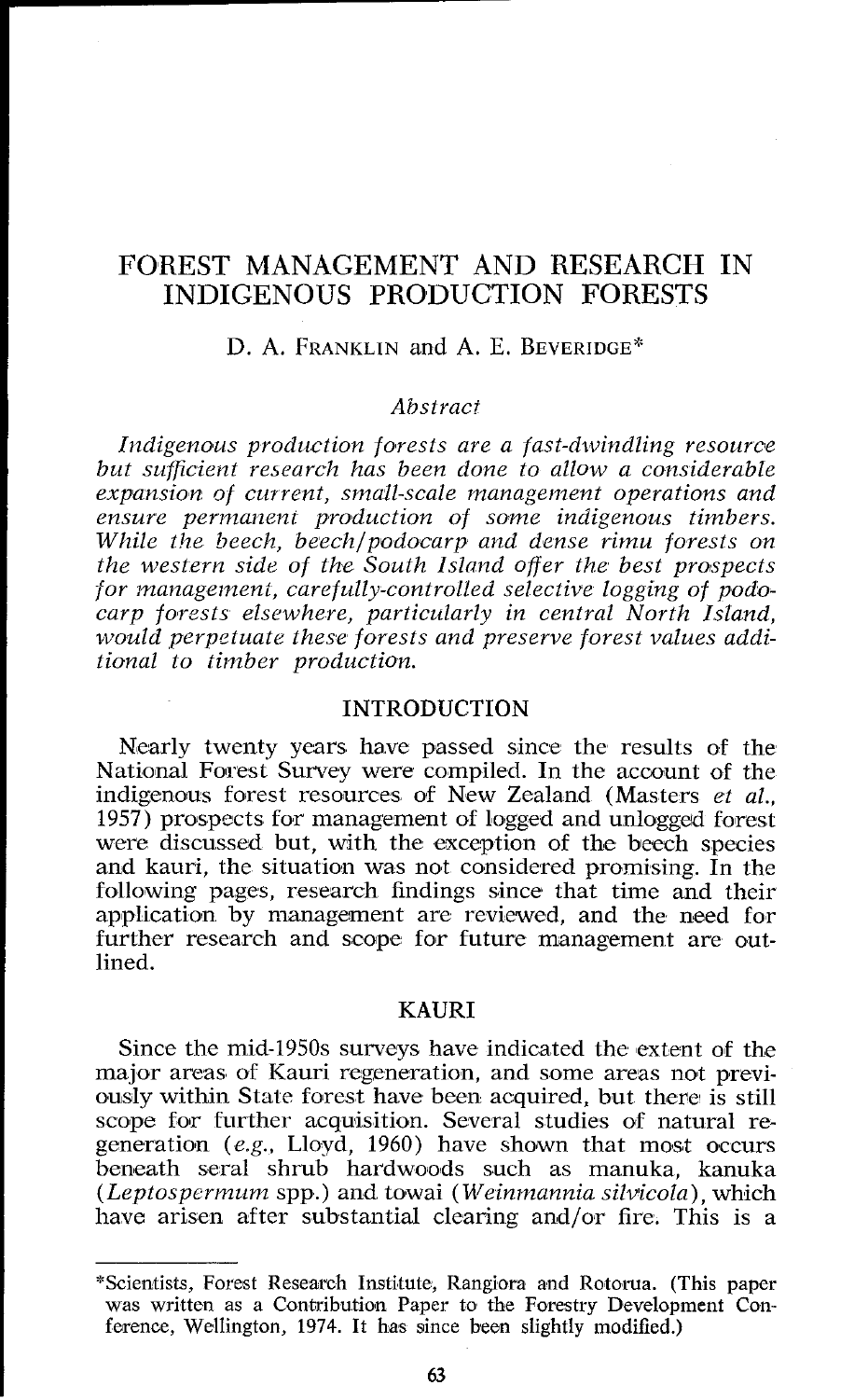lengthy and uncertain process dependent upon the preservation of adequate seed trees and the presence of a suitable nurse species. The possibilities of inducing natural regeneration by selectively logging mature forest are also uncertain, but selective logging has been carried out, particularly in Northland, with the aim of utilizing the mature trees while protecting the immature trees for future use. If this is to be continued, it will be necessary to improve means of recruiting regeneration, perhaps by group felling and inducing a suitable nurse species.

The prospect of producing nursery-raised seedlings suitable for planting out has been examined (Morrison and Lloyd, 1972). Planting out of kauri seedlings wth the aim of forming plantations has been carried out on a small scale in Northland but problems of siting and establishment have to be resolved before it could be applied on a wide scale. There is possibly scope for enriching natural regeneration where this is patchy, and for enriching selectively-logged forest; further investigations along these lines could be profitably undertaken.

Quite large areas (5 000 ha) of kauri regeneration on Great Barrier Island and in Northland have been released from overhead competition but the actual benefits of such releasing have yet to be demonstrated by research findings. Studies of this nature are required, incorporated with trials to test early thinning of regeneration where appropriate. Thinning of pole stands has been carried out on a small scale and this could be expanded into a routine operation in future if there is a market for the produce and/or if the benefits of increased growth outweigh the costs incurred.

#### PODOCARPS

## (excluding beech forest)

#### *Logged Forests*

These forests arc extremely variable, depending upon their original composition, whether there was advance growth present at the time of logging, whether seed sources of merchantable species were left, the intensity of the logging, the time since logging, the occurrence of fires and the impact of browsing animals. Suitable techniques have been developed for assessing the stocking of cutover forest; such assessments will be necessary for determining management priorities if and when intensive management of existing cutover forest is contemplated.

Provided that there is a solid base of natural regeneration, trials have shown that full stocking can be achieved by enriching with nursery-raised podocarp seedlings, but the technique is probably too expensive to be used on a wide scale or used where the natural regeneration is sparse. Enrichment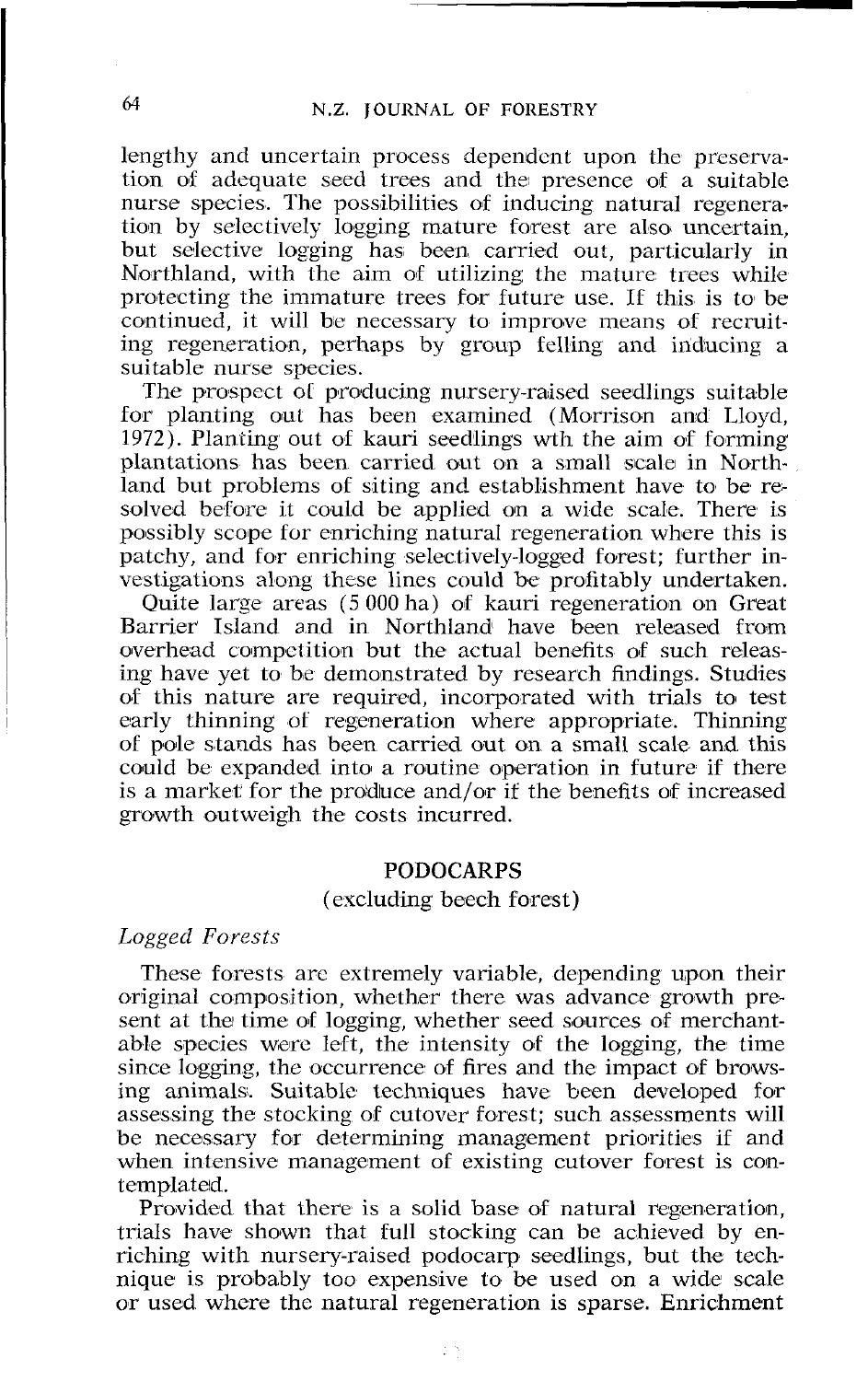with exotics such as eucalypts or Japanese cedar (Cryptomeria japonica) has alsc been demonstrated as feasible.

Management of cutover indigenous forest has to date consisted almost solely of fire-protection, and this of course should continue. Where natural regeneration of merchantable species exists, there is scope for more intensive management, particularly where there is a residue of merchantable trees. Elsewhere the options are to retain the forest as a reserve, with the potential to produce cellulose in the future, or to convert it to a more productive form of land use.

#### Forests with Scattered Podocarps

In these forests there are usually fewer than 10 merchantable podocarps  $(70 \text{ m}^3 \text{ per hectare})$  and the smaller size classes are generally poorly represented, so there is little scope for selectively logging the podocarps alone. The alternatives appear to be: reservation, either for amenity purposes or as a contingency timber reserve; logging and leaving to form a future amenity reserve or potential source of cellulose; or logging and converting to a more productive form of land use. Where the hardwood associates are valuable species such as tawa (Beilschmiedia tawa), kohekohe (Dysokylum spectabile), or mangeao (Litsea calicaris) and these are numerous enough, selective logging may be possible. Other than some assessments of regeneration and monitoring of growth rates, there has been no research work done in this type of forest. Recent surveys have revealed areas of forest in the West Taupo region where scattered podocarps are present in association with a substantial amount of well-developed podocarp regeneration. **A** trial has been initiated to remove the bulk of the mature trees while retaining most of the regeneration and keeping forest disturbance to a minimum.

#### Forests with Moderately Dense Podocarps

These are forests where there are sufficient podocarp trees (between 10 and 50/ha or 70 to 250 m<sup>3</sup>/ha) for selective logging to be feasible. Selective logging trials have been established in such forest at Pureora and Minginui in central North Island and in north and south Westland. These trials have proved that selective logging can be economically feasible and can be carried out without destroying the essential structure of the forest or causing undue damage to residual stems. Because the smaller size classes are usually poorly represented, except where there is an admixture of hardwoods such as tawa and hinau (*Elaeocarpus dentatus*), and because of the long rotations required for podocarps (200 to 300 years), it is probably not possible to manage these forests for a sustained yield in perpetuity, but at least they can be logged without being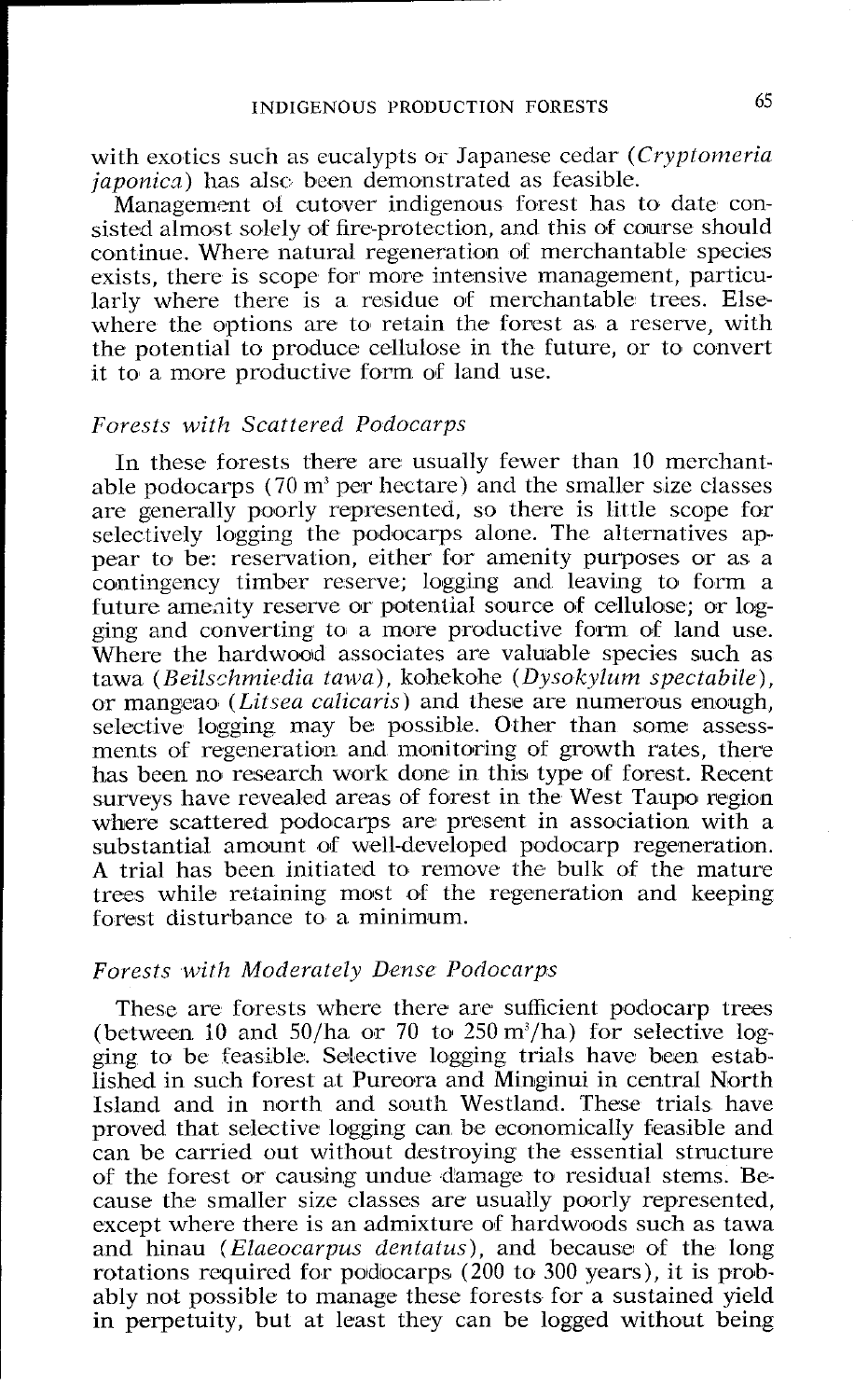destroyed and they can be relogged in the foreseeablc future if that should be desired. It is naturally desirable to promote regeneration of merchantable species, but obtaining such regeneration is not an essential prerequisite for indigenous forest management. The problems of regenerating podocarps in podocarp/tawa forests of central North Island have received some attention (Beveridge, 1973). Another important objective in selective logging of these forests is to leave the forest in a stable and healthy condition. In the Pureora trial an assessment of all merchantable trees was made 12 years after removing one-third of the crop in small groups. As a high proportion of leaning and thin-crowned podocarps were removed in logging, it was found that the incidence of windfall and death of large trees was lower in the selectively-logged blocks than in the unloggeld control block. Careful tree marking and control of logging is required lo achieve this result. In the past, logging of much of the indigenous forest has been relatively uncontrolled and has resulted in much more devastation than necessary.

Despite the fact that the trials have been established for 6 to  $\overline{13}$  years, the Forest Service has only recently attempted to manage these forests as indigenous production forests, and then only in south Westland.

There is considerable scope for further trials in this type of forest, mainly to test the physical limitations to selective logging and the economics of selectively logging the lower volume areas. The economics of logging depend to a large extent on the value of the extracted logs, and this could change drastically with changes in supply and demand.

## *Dense Podocarp Forests*

There are three distinct types of dense podocarp forest: the all-aged rimu forests found mainly on terraces in south Westland; even-aged pole stands, which occur locally throughout the country; and dense stands of mostly mature trees, which occur mainly in the central North Island.

Research into and the management of the terrace rimu forests of south Westland have been well documented *(e.g.,* Franklin, 1968, 1971, 1972a; Gover, 1972). These forests can be logged economically without destroying their structure or causing undue damage to residual stems provided that roads are carefully sited and adequately culverted to avoid ponding of water. Recruitment of rimu regeneration has been found to be greatly favoured by the presence of disturbed ground and the presence of seed trees within 30 to 40 m. Current logging favours regeneration by logging out small groups of overmature and/or unhealthy trees by using skidders working from pre-formed tracks wherever possible. Forming the extraction tracks ahead of lagging ensures that damage to re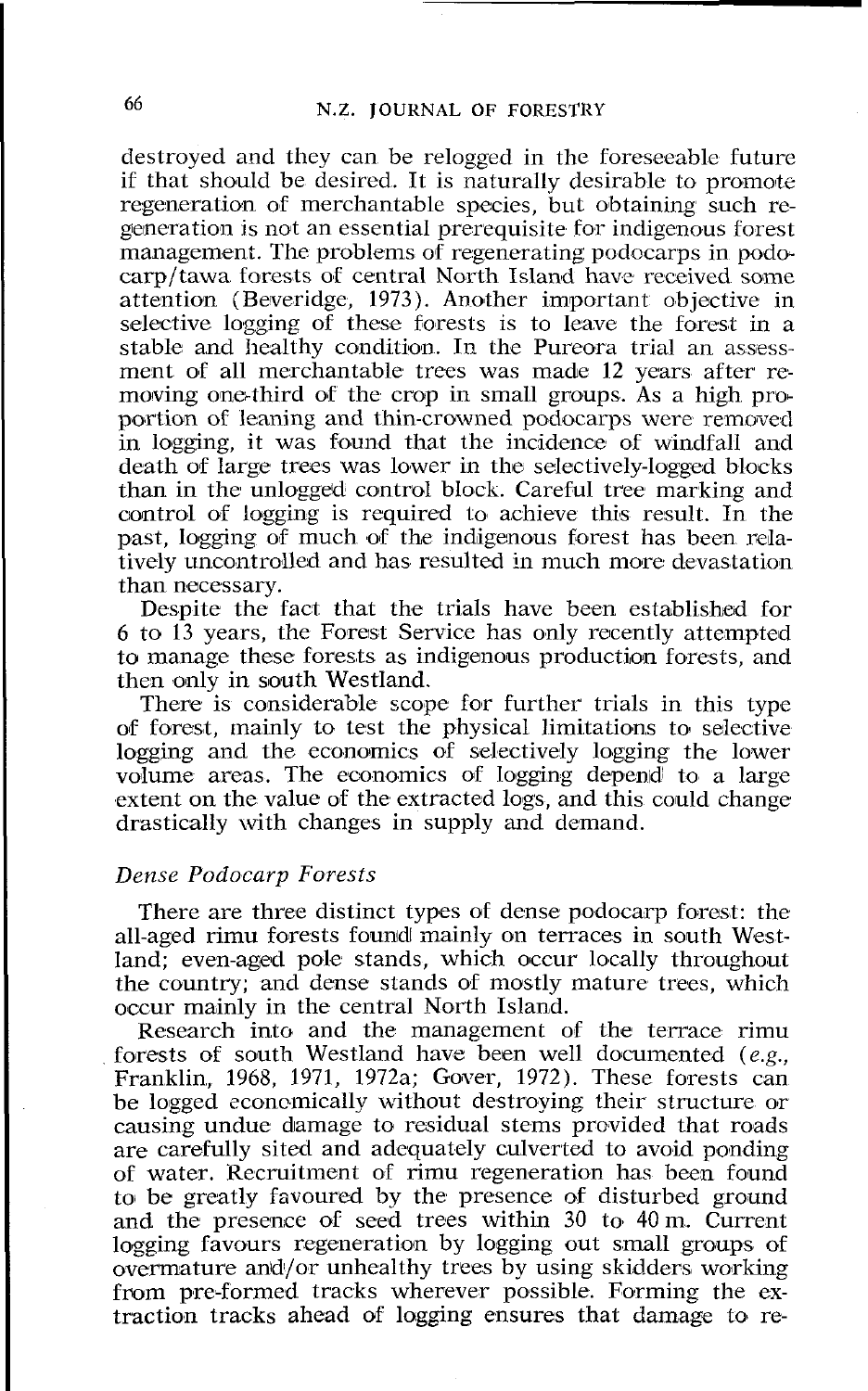sidual stems, particularly regeneration, is kept to a minimum, while group logging ensures minimum felling damage to residual stems and maximum ground disturbance where regeneration is most needed - around the stumps of felled trees. The groups arc kept small to ensure that there is always a seed source nearby.

Increment studies have shown that increments of between 1.5 and 2.0 m<sup>3</sup>/ha/yr are common in virgin forest and that these are not lkely to be depressed by selection logging extracting between 20 and 35% of the standing merchantable volume. Further investigations into the increment of unlogged forest and forest logged to differing degrees are continuing, together with studies of the factors which favour the recruitment and growth of rimu seedlings.

The thinning of pole stands of podocarps has not been well tested, mainly because of the limited extent of such stands and the lack of markets for the produce. Management has consisted' of either bypassing them as in Westland, or clearfelling them for conversion to exotics as at West Taupo. Where pole stands are adjacent to areas being selectively logged, they should come under selection management when their produce is utilizable, thinning to waste certainly cannot be economically justified at the present time. The existing pole stands in south Westland could eventually constitute between 25 and 50% of the area which 1s selectively logged for a sustained yield.

The thinning of dense stands of mature podocarps has also not been well tested, mainly on the assumption that thinned stands would be unstable and subject to widespread windthrow. Management has favoured converting such forest to exotics after logging, mainly because of the size and location of the areas involved and the relative ease of land preparation. If they are to be retained as indigenous forest there is an urgent need to test selective logging, first to see whether damage and windthrow can be kept below acceptable levels and, secondly, to see whether podocarp regeneration can be induced. A selective logging trial is planned in Tihoi Forest, and results from this trial could be used to determine future management of the remaining dense podocarp stands in West Taupo forests.

# BEECH AND PODOCARP/BEECH FORESTS

The presence of ghost moth *(Aenetus virescens)* casts doubt on the feasibility of managing beech forest in the North Island for the production of quality timbers and veneers. Red beech has been widely utilized for fencing material and has been satisfactorily regenerated at Kaimanawa and Rangataua forests, but elsewhere in the North Island regeneration has been fortuitous and patchy. In the South Island, only in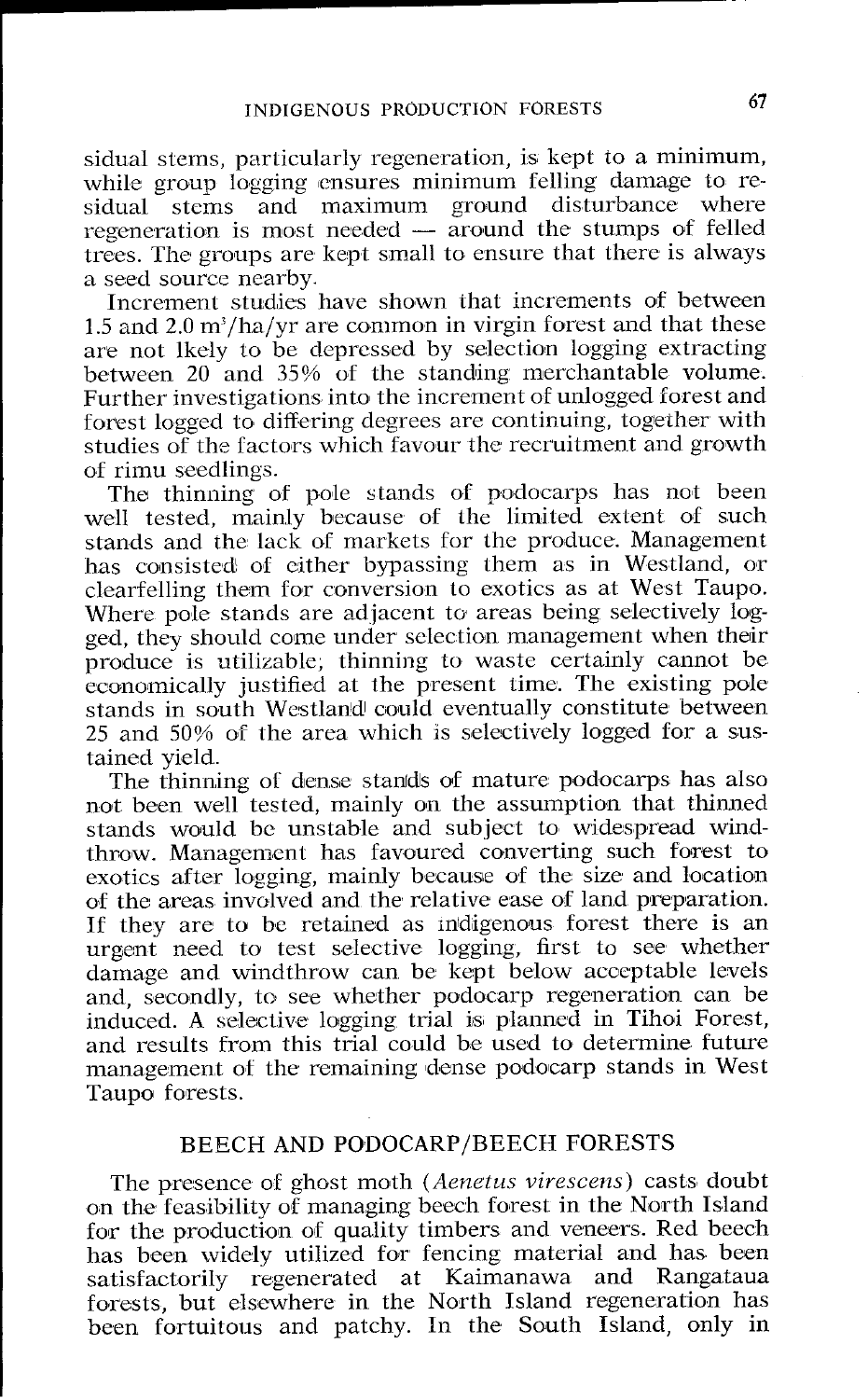western Southland have beech forests been managed on any scale but there is considerable scope for beech management, and mixed podocarp/beech management, on the West Coast.

#### Recruitment of Regeneration

In western Southland trials have shown that regeneration is best achievcd by having advance growth present at the time of logging; this in turn is best achicved by removing the ground vegetation (chiefly *Blechnum discolor*) to expose mineral soil up to three years before logging so that at least one good seedfall is received before logging. This has been carried out wherever possible as a routine measure since 1963. The greatest barriers to obtaining full stocking are stecp areas, where pre-logging scarification by tractor is not possible, and dense piles of slash, particularly those created by felling cull trees. Where the ground cannot be scarified before logging, planting is the only alternative to, having patchy regeneration and unproductive areas. Eucalypts  $(E,$  regnans and  $E,$  dele*gatensis*) have been tested and found to grow well without adversely affecting adjacent beech regeneration. The planting of artificially-raised silver bcech seedlings in such situations has not yet been tesied but experiments have been initiateld.

The slash created by cull felling could be avoided by poisoning or ringbarking culls but this is slightly more expensive and has not been favoured because of the ugly appearance of large numbers of dead standing trees. If logging for chipwood eventuates, this will remove the problem causcd by cull felling, but because it will destroy much more of the advance growth, successful regeneration will be much more dependent upon obtaining recruitment after logging. This aspect is under investigation in two recently established chipwood logging trials, but at least one further trial needs to be established to test whether pre-logging scarification serves any useful purpose where thc forest is logged for chipwood.

Trials in the Maruia Valley of south-west Nelson have shown that red beech forest in this locality, and probably in inland valleys further west, reacts in much the same way to scarification and logging as silver beech forest in western Southland. Regeneration is precluded by the presence of dense ground vegetation or dense slash. **A** chipwood logging trial bas shown that this forest can be successfully regenerated, and further trials to test more fully the effects of chipwod logging, particularly in relation to time of major seedfall, will be established in 1975. On the assumption that advance growth could still contribute significantly to regeneration after chipwood logging, trials are also being established to ensure that advance growth is present at the time of logging; these will test the effects of ground scarification and/or canopy opening by log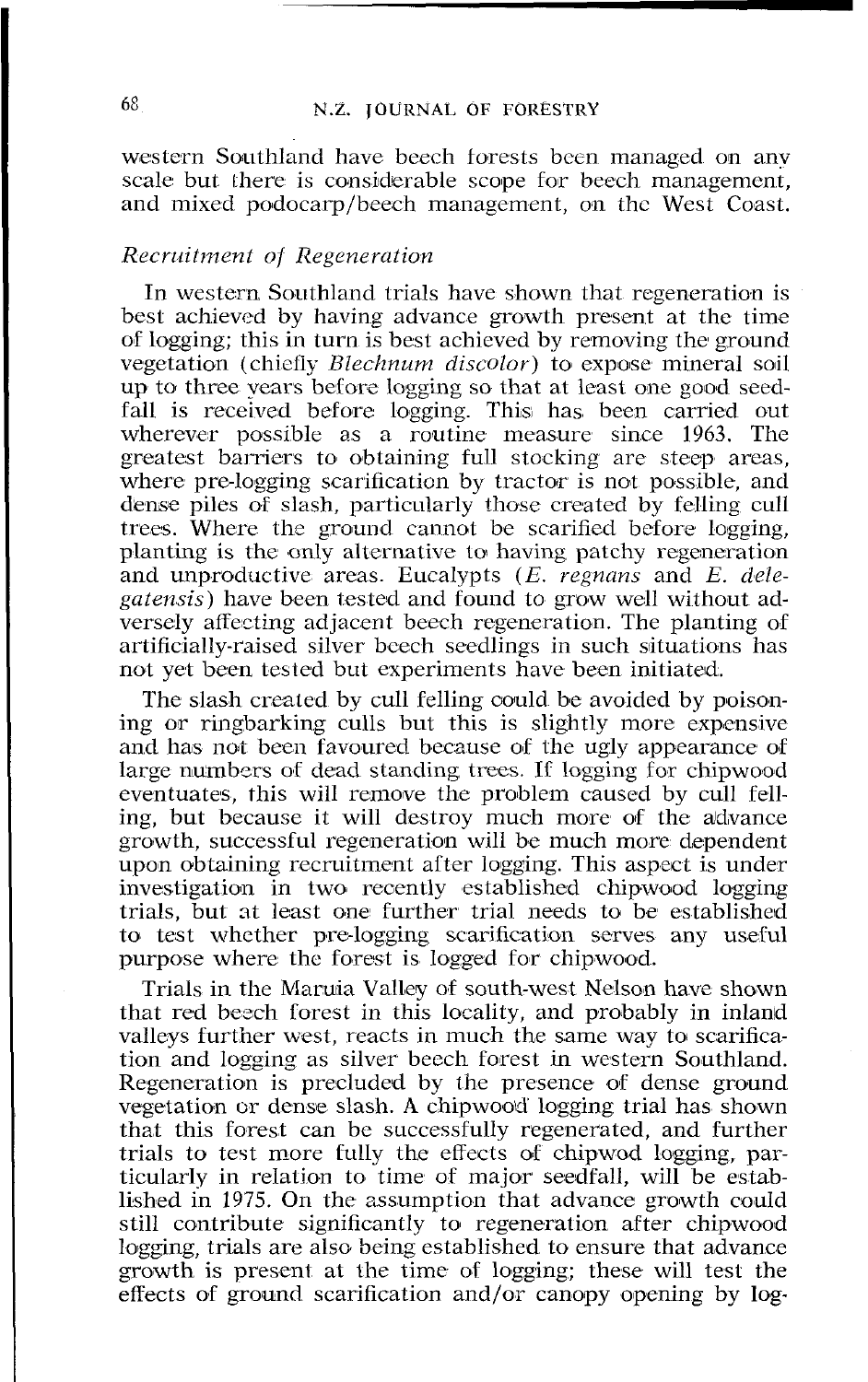ging for small chipwood material, several years in advancc of the main logging.

On the flat to rolling poorly-drained soils of the West Coast, the beech forcsts classified as PB3 and PB4 by National Forest Survey are in the main dominated by mountain beech, silver beech or hard beech. Because these forests usually contain a high volume of podocarps, the great bulk of them have already been cut over. An assessment of a representative sample in 1973 showed that, where the canopy is intact, there is usually a good stocking of advance growth, and where the canopy has been opened up there is often abundant regeneration. Trials have been established to see whether the remaining chipwood can be removed without destroying too much of the regeneration, and to see whcther there is any benefit in leaving seed trees or planting a nurse crop of eucalypts along the extraction tracks. In these logged forests, residual podocarp poles and podocarp regeneration could contribute significantly to any future crop, and therefore these areas should probably be regarded as mixed podocarp/beech management areas. In the few remaining unlogged areas, mainly in Hochstetter and Charleston Statc Forests, selection management could favour podocarps ahead of beech; a trial to demonstrate this will be established as soon as a suitable area becomes available.

On the West Coast hill country where slopes are steep, the podocarp beech forests often havc a dense ground vegetation and beech advance growth is scarce. Podocarp stockings are generally low, arild selective logging for podocarps leaves the forest canopy largely intact except around landings. Because of this heavy residue of beech, the dense ground vegetation, the lack of advance growth, and the steepness of slopes precluding scarification, these forests would bc very difficult to manage for beech. A considerable body of experience has been built up on the use of eucalypts for enriching these forests after logging for sawlogs (Franklin, 1972b) and this is now standard practice in the Westport district. Elsewhere on the West Coast, the prospect of more intensive beech utilization in the near future, together with the fact that eucalypts have yet to be grown to utilizable sizes in beech forests, have been the reasons given for not using eucalypts more widely for enrichment plantings. There is a need to test whether chipwood logging will enhancc the prospects for beech management on this hill country, or whether more extensive supplementary planting of eucalypts will be required to keep the land fully pro. ductive. Planning of suitable trials is under way.

#### *Treutment* of *Regeneration*

Where adequate beech regeneration has been obtained, it then has to be managed to produce an acceptable product at a reasonable cost. Experience from many trials has shown that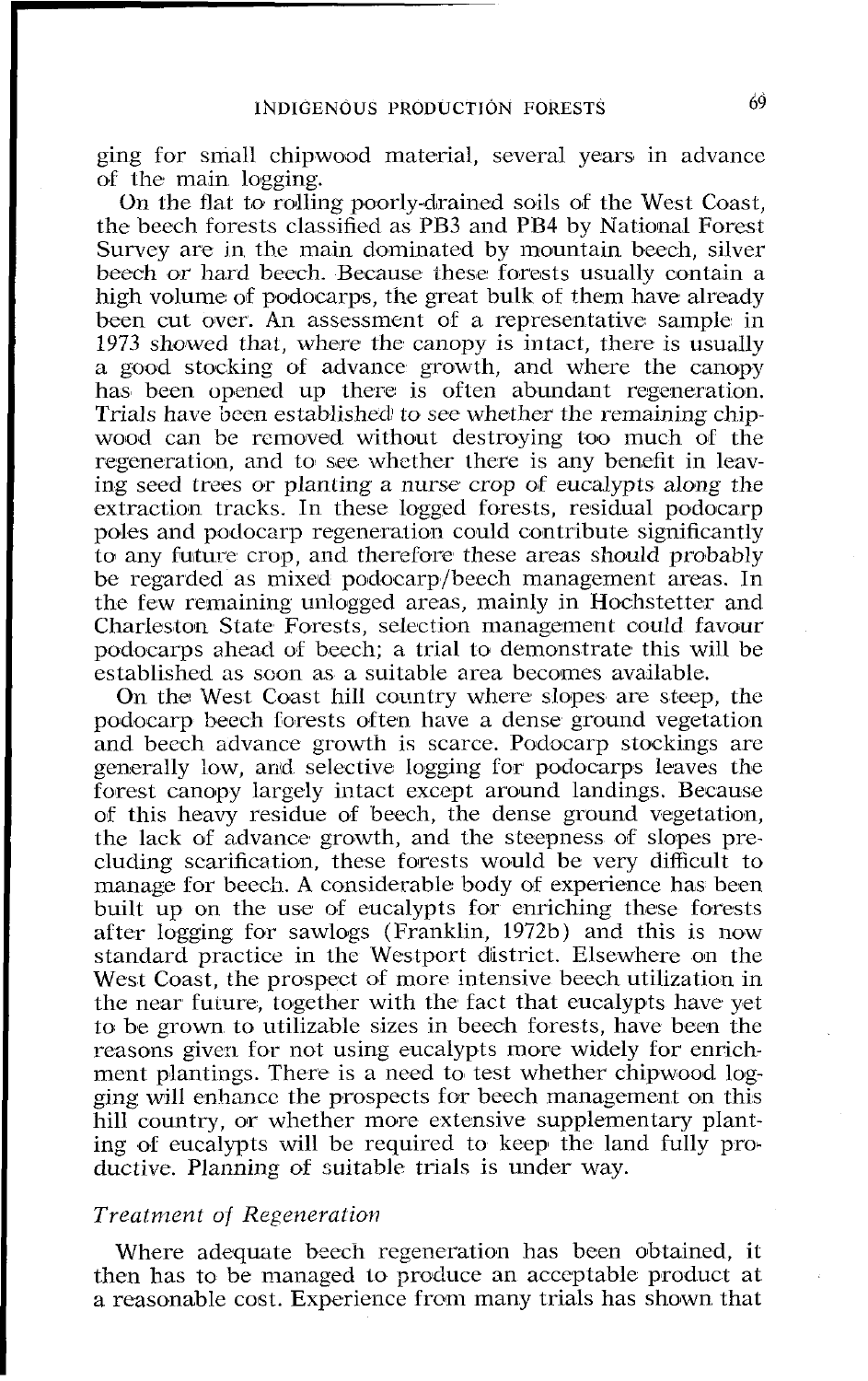if thinning is delayed, extensive windthrow may occur, attack by pinhole borers may degrade the timber and lead to mortality in times of drought, and epicormic shoots may diminish the chances of growing clear timber. The alternatives appear to be either to leave the regeneration untended or to thin early and heavily (see Franklin, 1974; Johnston, 1972; Milligan, 1972, 1974). Untended regeneration will not produce high quality produce in less than 100 years and will still be prone to attack and damage from pinhole borers. Thus, in recent years emphasis has been placed on testing heavy early thinnings, with pruning where necessary to obtain clear timber in the butt logs. Early thinning does not lead to loss of form of crop trees and can result in average diameter increments of 1 cm/year on individual trees, thus presenting the possibility of producing beech sawlogs and veneers on a rotation of 60 to 80 yeas.

Early thinning of beech regeneration to 2 000 to 3 000 stems/ ha is now standard practice in western Southland and is also being introduced as a routine operation to suitable areas of beech regeneration on the West Coast. Intensive management can be justified where the regeneration is dominated by red beech or silver beech because of the potential value of the timber produced, but where the regeneration is dominated by mountain beech or hard beech, such intensive management may not be warranted.

### IMPIJCATIONS FOR MANAGEMENT

The Forest Service has made substantial efforts to manage silver beech in western Southland and rimu in the terrace forests of south Westland, and results are promising. Progress has been made on kauri management and on understanding the problems of collecting seed, raising seedlings in the nursery and planting out most of the major native timber species. Elsewhere, however, management of indigenous forests for sustained or prolonged vield of indigenous timbers has been neglected.

Over the years, the area of virgin indigenous forest has been steadily and substantially reduced, often by a single logging operation in whrch all podocarps and some of the hardwods have been removed. Currently, the major North Island hardwood, tawa, is being rapidly exploited for pulpwood. It has not usually been practicable to produce further podocarp timber crops from forests logged in this manner because advance growth has often been scarce or absent at the time of logging, no adequate seed source has been left, and the forest structure has often been destroyed. In some cases, this result was inevitable once the decision to log had been taken. In others, however, where selective logging would have been possible, the extraction of the maximum amount of timber at